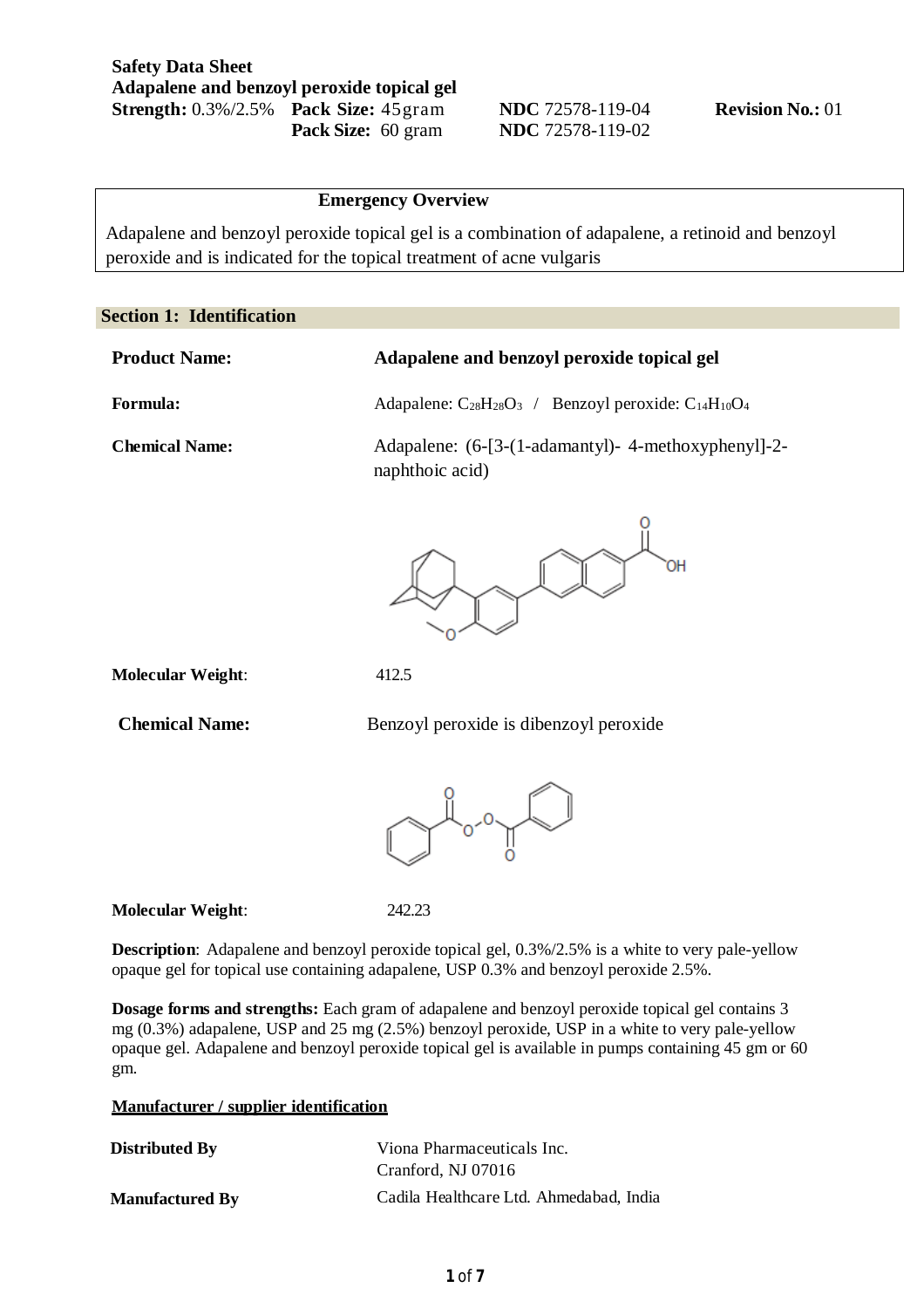| <b>Safety Data Sheet</b><br>Adapalene and benzoyl peroxide topical gel |                    |                                                                                                                                                                             |                                                                                                                            |                         |
|------------------------------------------------------------------------|--------------------|-----------------------------------------------------------------------------------------------------------------------------------------------------------------------------|----------------------------------------------------------------------------------------------------------------------------|-------------------------|
| <b>Strength:</b> 0.3%/2.5% Pack Size: 45 gram                          |                    |                                                                                                                                                                             | <b>NDC</b> 72578-119-04                                                                                                    | <b>Revision No.: 01</b> |
|                                                                        | Pack Size: 60 gram |                                                                                                                                                                             | <b>NDC</b> 72578-119-02                                                                                                    |                         |
| <b>Address</b>                                                         |                    | Ahmedabad -382210 India                                                                                                                                                     | Cadila Healthcare, Ltd. Changodar (Topical Formulation facility)<br>Plot No. 254, Opp. Laxmi Narayan Petrol Pump, N. H 8A, |                         |
| <b>Contact for information</b>                                         |                    |                                                                                                                                                                             | Tel.: +91 2717-616430 Fax: +91 2717-616430                                                                                 |                         |
| <b>Emergency Telephone No</b>                                          |                    | Tel.: $+91$ 2717-616401                                                                                                                                                     |                                                                                                                            |                         |
| Recommended use / Therapeutic<br>Category                              |                    | Adapalene and benzoyl peroxide topical gel is a<br>combination of adapalene, a retinoid and benzoyl peroxide<br>and is indicated for the topical treatment of acne vulgaris |                                                                                                                            |                         |
| <b>Contradictions</b>                                                  |                    | None                                                                                                                                                                        |                                                                                                                            |                         |

### **Section 2 : Hazard (s) Identification**

| Dose and Administration | <b>Dosage</b>                                                                                                                                                                                                            |
|-------------------------|--------------------------------------------------------------------------------------------------------------------------------------------------------------------------------------------------------------------------|
|                         | For topical use only. Adapalene and benzoyl peroxide topical gel is not<br>for oral, ophthalmic or intravaginal use.                                                                                                     |
|                         | Apply a thin layer of adapalene and benzoyl peroxide topical gel to<br>affected areas of the face and/or trunk once daily after washing. Use a<br>pea-sized amount for each area of the face (e.g., forehead, chin, each |
|                         | cheek). Avoid the eyes, lips and mucous membranes.                                                                                                                                                                       |

# **Section 3: Composition / information on ingredients**

| Each gram contains:                | Active: Adapalene $(0.3\%)$ and benzoyl peroxide $(2.5\%)$ , |
|------------------------------------|--------------------------------------------------------------|
| <b>Use in Specific Population:</b> |                                                              |

# **Pregnancy Category C:**

There are no well-controlled trials in pregnant women treated with adapalene and benzoyl peroxide topical gel. Animal reproduction studies have not been conducted with the combination gel. Furthermore, such studies are not always predictive of human response; therefore, adapalene and benzoyl peroxide topical gel should be used during pregnancy only if the potential benefit justifies the risk to the fetus.

No teratogenic effects were observed in rats treated with oral doses of 0.15 mg to 5 mg adapalene/kg/day, up to 8 times (mg/m2 /day) the maximum recommended human dose (MRHD) of 2 grams of adapalene and benzoyl peroxide topical gel. However, teratogenic changes were observed in rats and rabbits when treated with oral doses of  $\geq$  25 mg adapalene/kg/day representing 41 times and 81 times MRHD, respectively. Findings included cleft palate, microphthalmia, encephalocele and skeletal abnormalities in rats; and umbilical hernia, exophthalmos and kidney and skeletal abnormalities in rabbits.

Dermal teratology studies conducted in rats and rabbits at doses of 0.6 mg to 6 mg adapalene/kg/day (9.7 times to 19.5 times MRHD) exhibited no fetotoxicity and only minimal increases in supernumerary ribs in both species and delayed ossification in rabbits.

## **Nursing Mothers:**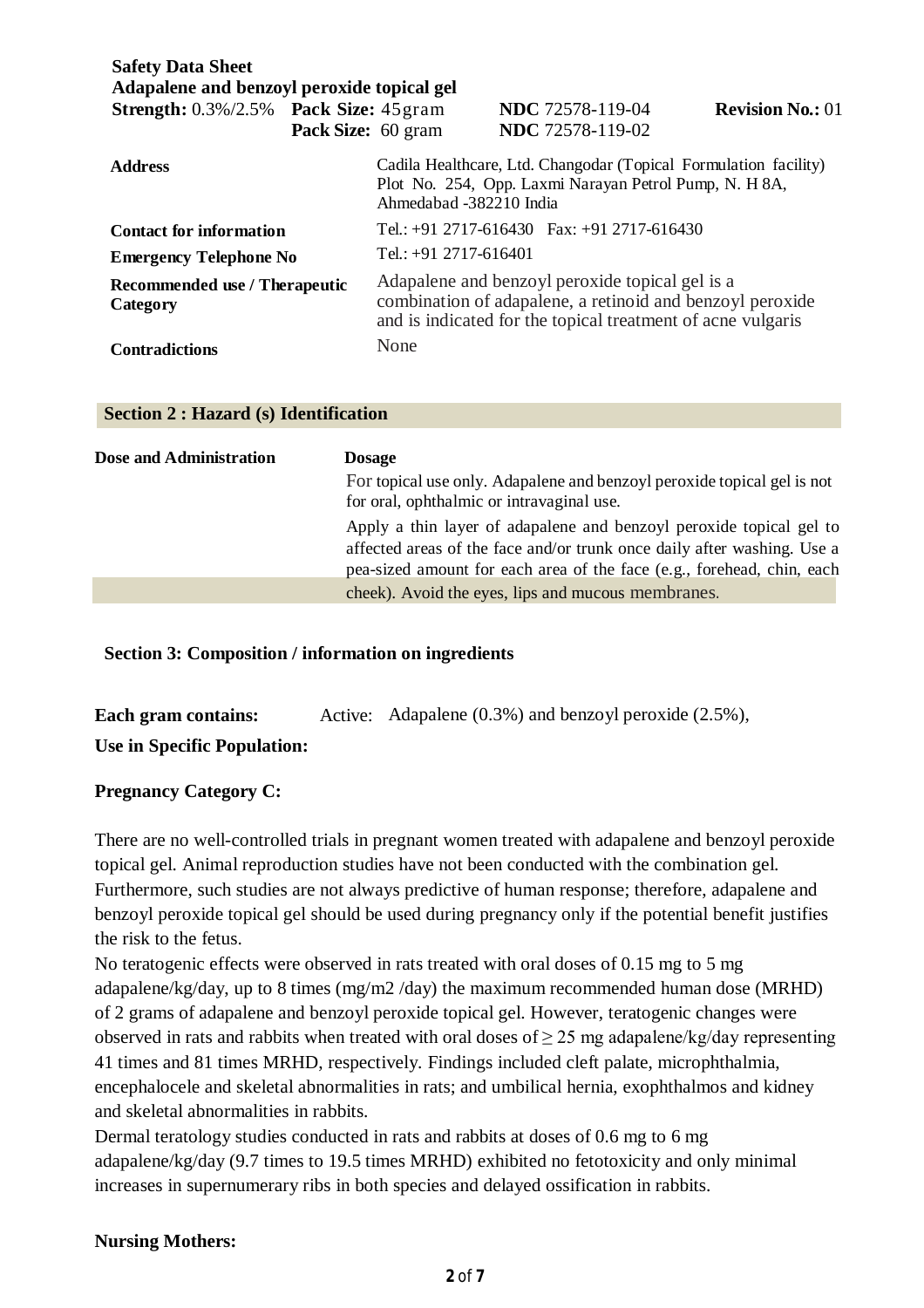It is not known whether adapalene or benzoyl peroxide is excreted in human milk following use of adapalene and benzoyl peroxide topical gel. Because many drugs are excreted in human milk, caution should be exercised when adapalene and benzoyl peroxide topical gel is administered to a nursing woman.

# **Pediatric Use:**

Safety and effectiveness of adapalene and benzoyl peroxide topical gel in pediatric patients under the age of 12 have not been established.

## **Geriatric Use:**

Clinical studies of adapalene and benzoyl peroxide topical gel did not include sufficient numbers of subjects aged 65 years and over to determine whether they respond differently from younger subjects.

### **Section 4: First -aid measures**

**INGESTION:** Accidental ingestion of product may necessitate medical attention. In case of accidental ingestion dilute with fluids (water or milk) and treat symptomatically. Do not induce vomiting. Never give anything by mouth to an unconscious person. Contact the nearest Poison Control Center or local emergency number. Provide an estimate of the time and amount of the substance swallowed.

**EYES:** If the product is in the eyes, do not rub eyes. Flush with copious amount of lukewarm water for at least 15 minutes. Open and close eyelid to ensure thorough irrigation. If irritation persists contact a physician.

**SKIN:** If redness, dryness or other signs of irritation occur wash the affected area with warm water and soap. If irritation persists contact a physician. Allergic skin rash may occur

**INHALATION:** If respiratory irritation occurs, remove individual to fresh air.

# **MEDCAL CONDITIONS AGGRAVATED BY EXPOSURE**: None known

 **Section 5: Fire -fighting measures**

**Flashpoint:** Not determined. **Autoignition Temperature:** Not applicable. **Flammable Limits & Method of Determination (In Air by Volume, %):** Not applicable. **EXPLOSION HAZARD:** This product is non-flammable **EXTINGUISHING METHODS:** Foam, CO<sub>2</sub>, dry chemical powder, water spray, sand/earth as applicable to surrounding fire conditions.

**FIRE‐FIGHTING PROCEDURES:** As in any fire, wear MSHA/NIOSH approved self‐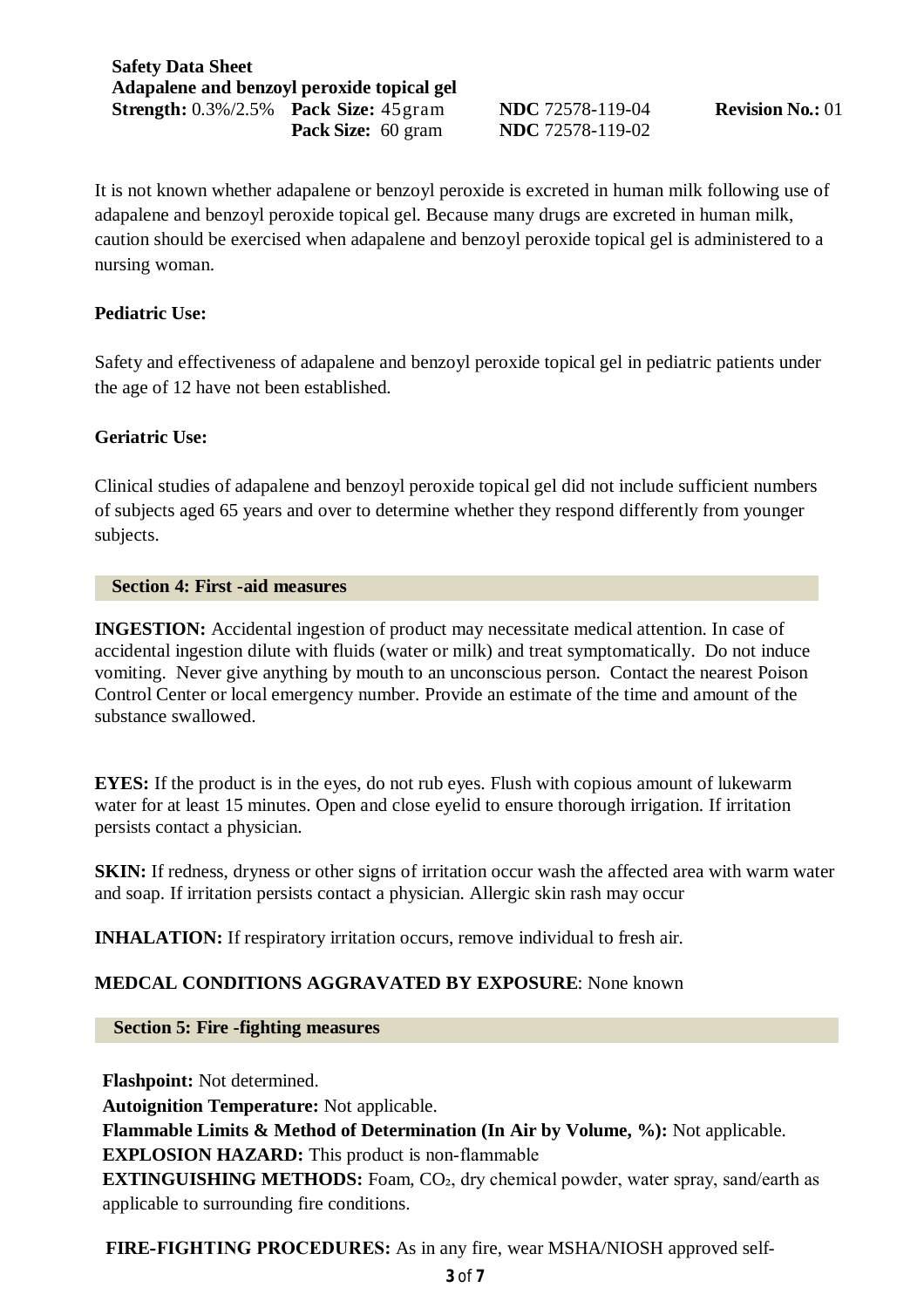**NDC** 72578-119-04 **Revision No.:** 01 **NDC** 72578-119-02

contained breathing apparatus (pressure‐demand) and full protective gear as applicable to surrounding fire conditions.

| <b>Section 6: Accidental Release Measures</b>        |                                                                                                                                                                                                         |  |
|------------------------------------------------------|---------------------------------------------------------------------------------------------------------------------------------------------------------------------------------------------------------|--|
|                                                      |                                                                                                                                                                                                         |  |
| <b>PROCEDURES FOR</b><br><b>SPILL/LEAK CLEAN-UP:</b> | Caution! Floor may become slippery. Absorb spilled material with<br>inert material such as sawdust, sand or earth. Cleaning may require<br>use of steam, solvents or detergents                         |  |
| <b>DISPOSAL METHOD</b>                               | Sweep up and dispose of in accordance with Federal, State and<br>local regulation.                                                                                                                      |  |
| <b>Section 7: Handling and Storage</b>               |                                                                                                                                                                                                         |  |
| <b>HANDLING</b>                                      | Protect from light.<br>Keep out of reach of children.<br>Keep away from heat.                                                                                                                           |  |
| <b>Storage Conditions</b>                            | Store at 20 $\degree$ C to 25 $\degree$ C (68 $\degree$ F to 77 $\degree$ F); excursions permitted<br>between $15^{\circ}$ C to $30^{\circ}$ C (59 $^{\circ}$ F to 86 $^{\circ}$ F) [See USP Controlled |  |
| <b>Special Precautions</b>                           | Room Temperature].<br>Spilled material may present a slipping hazard if left<br>unattended.                                                                                                             |  |

Clean spills promptly.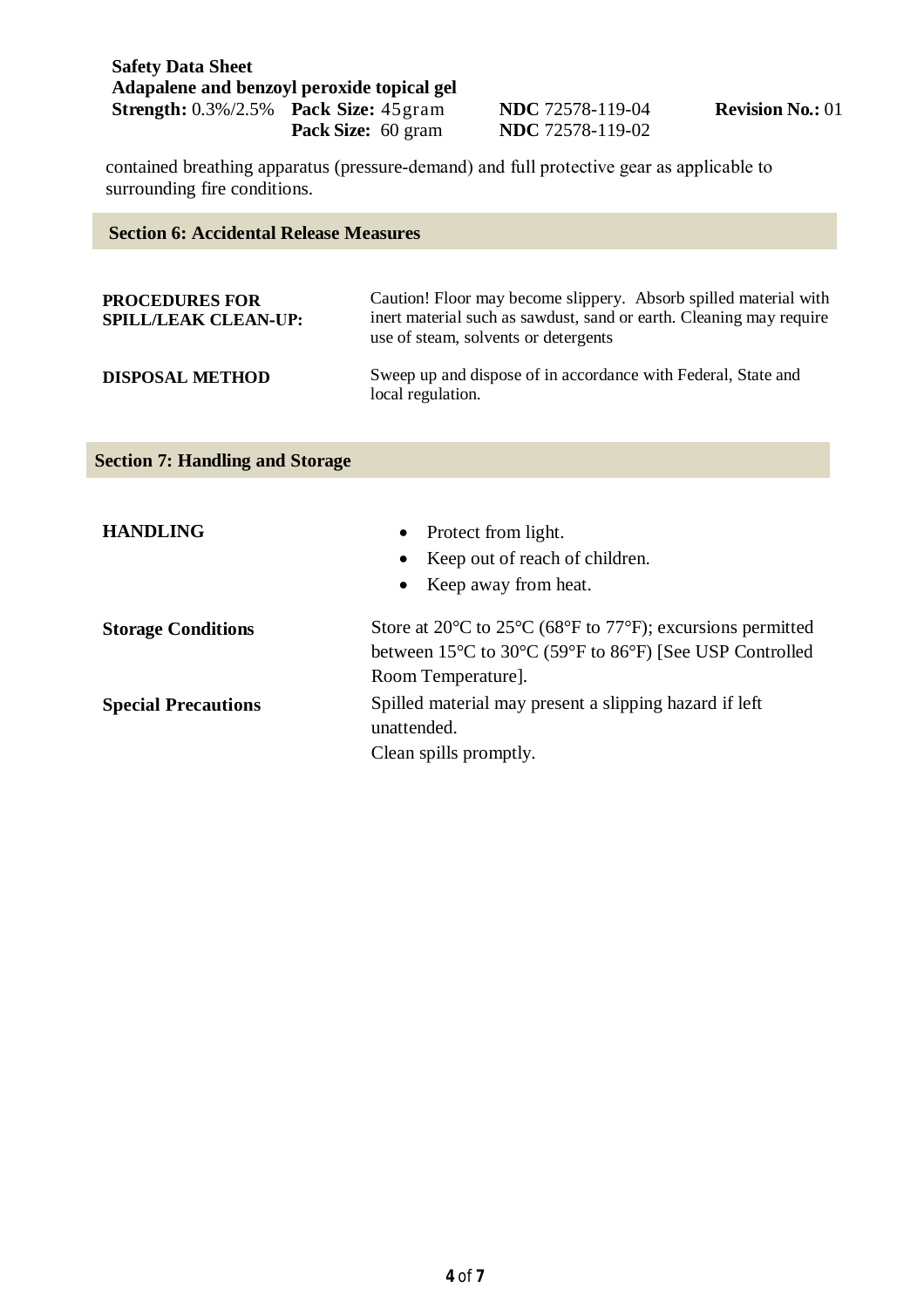## **Section 8: Exposure controls/personal protection**

**Eye Protection:** None required under normal conditions or use. Avoid eye contact, moderate irritation may result. May cause irritation in some sensitive individuals.

Hand Protection: Not required under normal conditions of use. May cause skin irritation in some sensitive individuals.

**Body Protection:** None required.

**Respiratory Protection:** None required.

| <b>Section 9: Physical and chemical properties</b> |                                                                                 |
|----------------------------------------------------|---------------------------------------------------------------------------------|
| <b>Appearance Physical form</b>                    | Adapalene and benzoyl peroxide topical gel Opaque, white to<br>slightly yellow. |
| Fragrance                                          | <b>Odorless</b>                                                                 |

## **Section 10: Stability and reactivity**

**STABILITY**: Stable at ambient temperature and under normal conditions of use as described in storage conditions.

## **REACTIVITY**: Stable

**HAZARDOUS DECOMPOSITION PRODUCTS:** On combustion or on thermal decomposition (pyrolysis) releases: Carbon oxides (CO, CO2), Benzoic acid, Benzene, Phenyl benzoate, biphenyl, diphenyl, acryl aldehyde, Nitrogen oxides, Sulphur oxide.

## **HAZARDOUS POLYMERIZATION:** Will not occur.

**CONDITIONS TO AVOID:** Open flames, high heat, direct sunlight and freezing

**INCOMPATABLE SUBSTANCES:** Strong oxidizing agents. Strong acids. Strong bases. Strong reducing agents. Heavy Metals.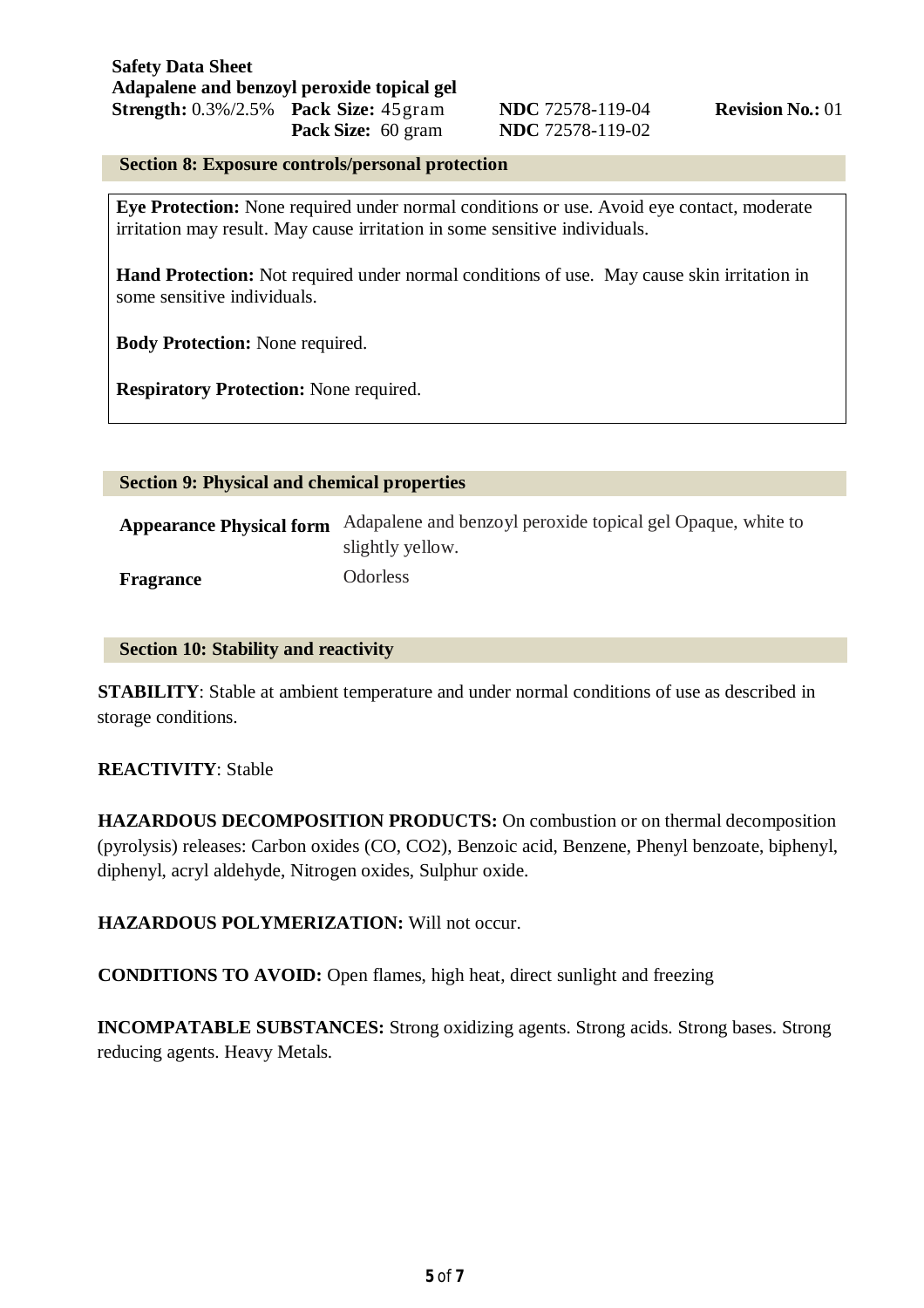| <b>Section 11: Toxicological information</b> |                                                                                                                 |
|----------------------------------------------|-----------------------------------------------------------------------------------------------------------------|
| <b>TOXICITY DATA:</b>                        | This product has not been tested on animals to obtain toxicological<br>data.                                    |
| <b>CHRONIC TOXICITY:</b>                     | Finished product is not expected to have chronic health effects. There<br>is no specific data for this product. |
| <b>SUSPECTED CARCINOGEN:</b>                 | Finished product is not expected to be carcinogenic. There is<br>no specific data for this product.             |

### **Section 12: Ecological information**

**ENVIRONMENTAL STABILITY**: There is no specific data for this product.

**EFFECTS ON PLANTS AND ANIMALS**: There is no specific data for this product.

**EFFECTS ON AQUATIC LIFE:** Toxic to aquatic life.

**Section 13: Disposal consideration**

**WASTE DISPOSAL:** Dispose of in accordance to federal, state, and local regulations. **SPECIAL CONSIDERATIONS:** Dispose of in accordance to federal, state, and local regulations

#### **Section 14: Transport information**

This product is not classified as hazardous under regulations of U.S. DOT 49 CFR 172.101.

49 CFR (GRND): Not regulated. IATA (AIR): Not regulated. IMDG (OCN): Not regulated. TGDR (CANADIAN GRND): Not regulated. ADR/RID (EU): Not regulated. SCT (MEXICO): Not regulated. ADGR (AUSTRALIA): Not regulate

### **Section 15: Regulatory information**

### **SARA 313/302/304/311/312 CHEMICALS:** None

**OSHA:** This product contains no chemicals which are hazardous by definition of the Hazard Communication Standard (29 CFR 1910.1200**).**

**TSCA:** All chemical substances in this product are listed on the TSCA inventory or are otherwise exempt from inventory status.